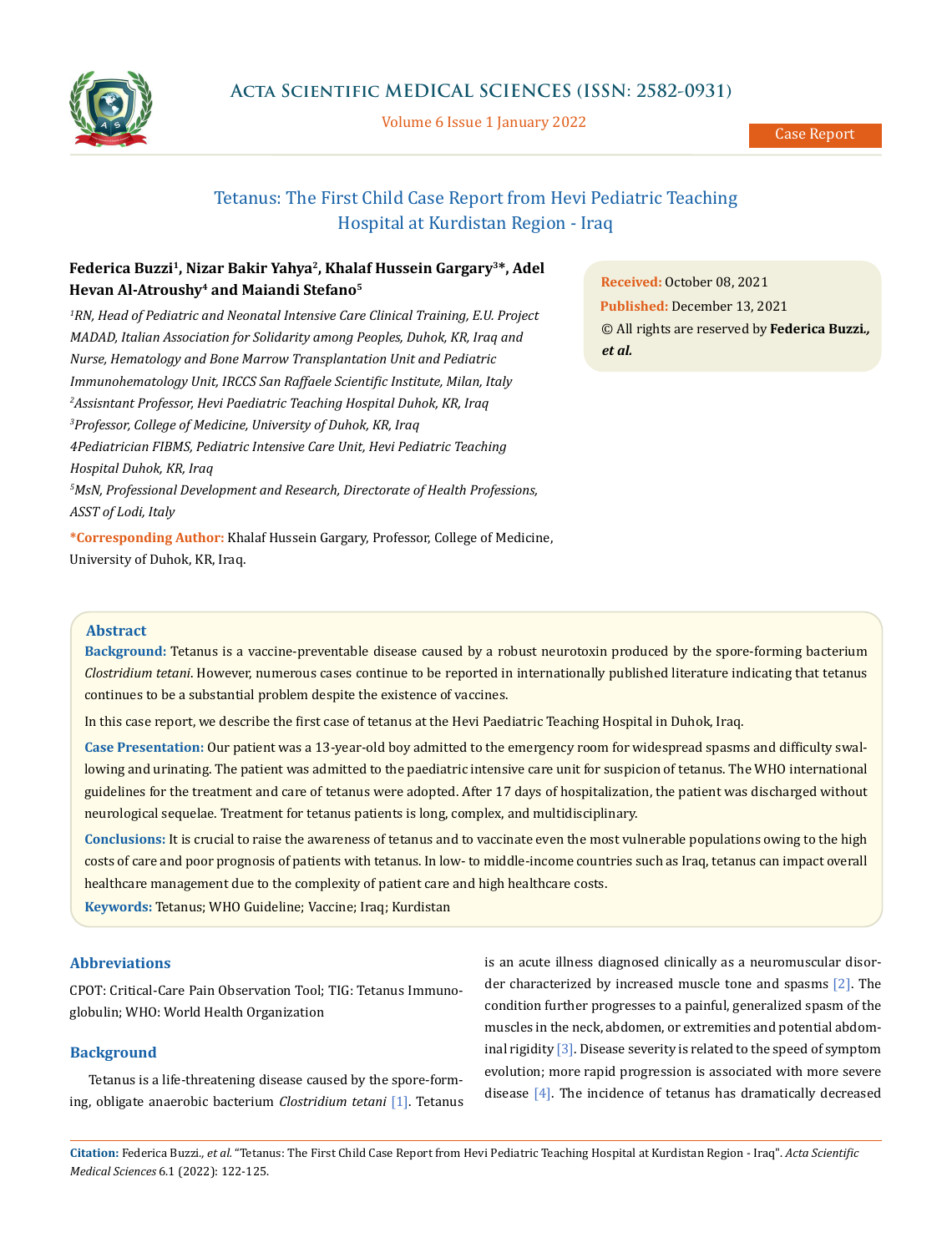worldwide since the mid-20<sup>th</sup> century, predominantly due to the development of the tetanus toxoid vaccine and the implementation of a vaccination programme  $[5]$ . Immunization and proper wound care are the best ways to prevent tetanus  $[6]$ .

According to statistics from the World Health Organization (WHO) in 2019, 23 cases of tetanus occurred in Iraq among a total population of 39,310 people; however, tetanus vaccination is mandatory. For this reason, tetanus in children is a rare but still possible event.

## **Case Presentation**

Our patient was a 13-year-old male refugee belonging to a poor and uneducated family from Sinjar (a rural area of Iraq). The patient arrived at the Emergency Department of the Hevi Paediatric Teaching Hospital in Duhok with generalized body spasms, dysphagia, and difficulty with movement and urination (Figure 1). He had a left foot ulcer with a necrotic base and purplish edges (Figure 2) resulting from the penetration of a nail 15 days earlier. The patient had not received a tetanus vaccine because the family refused the vaccine. During the physical examination, the patient was conscious but had difficulty speaking. He had rigours, tachycardia, elevated blood pressure and was tachypnoeic. His oxygen saturation was in the normal range. The patient also presented with severe chest pain. The description of all vital signs is shown in table 1. The chest X-ray and echocardiogram were normal. The complete blood count showed a white blood cell count of 11.5 cells/μl. The patient's serum sodium, potassium, and calcium levels were within normal ranges.



**Figure 1:** Involuntary upper extremity muscle spasms, followed by arching of the neck and back (opisthotonos) and generalized spasticity.



**Figure 2:** Foot injury before debridement.

|                                                  | time   |        | On arrival After 3 days After 10 days<br>of admission of admission |
|--------------------------------------------------|--------|--------|--------------------------------------------------------------------|
| Glasgow Coma Scale<br>(GCS)                      | 14     | 14     | 14                                                                 |
| Temperature, °C                                  | 36,5   | 38,9   | 36                                                                 |
| Heart Rate, beats/min                            | 150    | 156    | 118                                                                |
| Respiratory Rate,<br>breaths/min                 | 35     | 30     | 22                                                                 |
| Blood Pressure, mmHg                             | 135/80 | 140/90 | 110/60                                                             |
| Saturation, %                                    | 93     | 96     | 99                                                                 |
| Critical-Care Pain<br>Observation Tool<br>(CPOT) | 7      | 5      | 1                                                                  |
| Comfortable Behavior<br>Scale                    |        | 21     | 10                                                                 |

**Table 1:** Table of the parameters and information on the patient in the different times detected.

The patient described here had an Ablett score of 3; therefore, severe trismus, generalized spasticity, prolonged spasms, severe dysphagia, and autonomic dysfunction presented as severe hypertension and tachycardia. Similar to most developing countries, tetanus is endemic in Iraq and remains a critical health problem, especially in rural areas. The patient was admitted to the paediatric intensive care unit for a preliminary diagnosis of tetanus based on his clinical history and the presence of the typical clinical manifestations of tetanus. Treatment commenced with the administration of 300 units of tetanus Immunoglobulin (TIG) via intramuscular in-

**Citation:** Federica Buzzi*., et al.* "Tetanus: The First Child Case Report from Hevi Pediatric Teaching Hospital at Kurdistan Region - Iraq". *Acta Scientific Medical Sciences* 6.1 (2022): 122-125.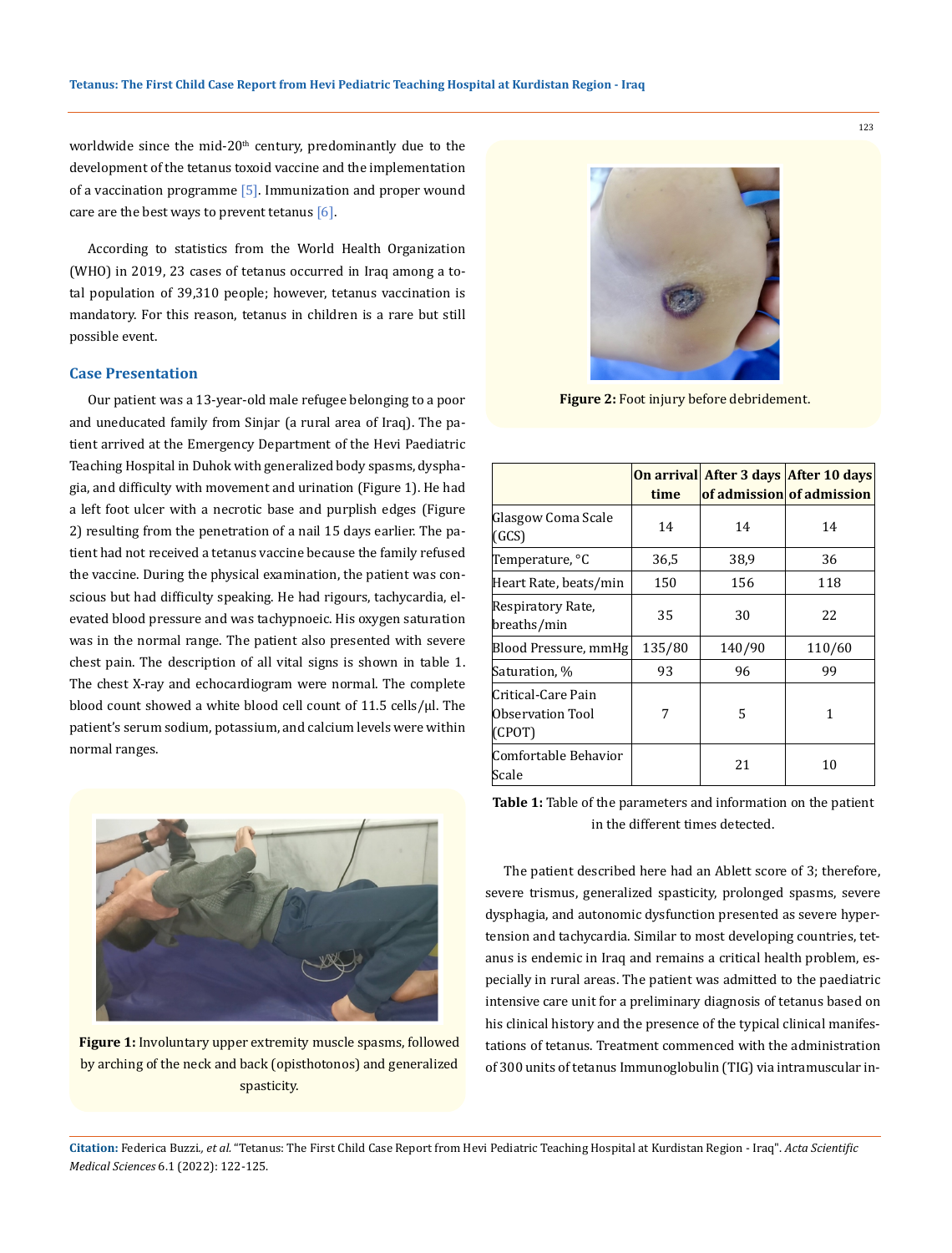jection. In addition, TIG was applied to the area around the wound after the cleaning and debridement of the necrotic tissue.

Penicillin G and metronidazole were concurrently started, and this treatment lasted for 14 days. Five hours after admission, the patient began to be irritable, with photophobia and intense pain and discomfort. The Behaviour Scale score was 26, and the Critical-Care Pain Observation Tool (CPOT) score was 8. Therefore, the patient was transferred to the isolation room of the PICU. The initiation of pain-reducing (paracetamol), sedative (benzodiazepines), skeletal muscle relaxant, and antispasmodic (GABA derivative) therapy followed.

A nasogastric tube was inserted because the patient could not eat, and a catheter was inserted since the patient could not voluntarily urinate.

 The patient was conscious after three days, and although there was an improvement in pain and discomfort, he was pyrectic, tachycardic, tachypnoeic, and hypertensive. Ten days of clindamycin treatment was started along with the previous antibiotic therapies because the foot injury swab was positive for *Enterobacter cloacae*.

The patient improved with time: his cardiovascular and respiratory parameters returned to normal levels, he was not irritated, and his pain was well controlled. The nasogastric tube and the bladder catheter were removed following recovery. After 17 days in intensive care, the patient was discharged. At the one-month follow-up visit, the patient was in good condition and without neurological, motor, or speech sequelae.

#### **Discussion and Conclusions**

The Ablett score is the most commonly used tool to determine the severity of tetanus. The reason for tetanus endemicity in Iraq could be that most cases occur in poor and illiterate populations with limited access to health service information and essential care [ $7,8$ ]. Tetanus has a gradual onset of approximately 3 to 21 days after the infection, with symptoms typically worsening over a week. Symptoms start with spasms of the masseter muscle, resulting in trismus and lockjaw  $[9]$ . Targeted treatment should be instituted at the time of tetanus diagnosis to control and treat the disease  $[10]$ . Principles of the management of tetanus include admission to a dark and quiet room, muscle spasm and rigidity control, autonomic dysfunction control, ventilator support when needed, the neutralization of tetanus toxin, wound management, antibiotic administration, and the prevention of recurrence with booster vaccination. Benzodiazepines are still the cornerstone for sedation and spasm control. In children, tetanus vaccination, booster doses, and proper wound management are tetanus prevention strategies [11,12]. To treat this patient admitted to the Hevi Paediatric Teaching Hospital, all the indications described above were present, and the WHO guidelines for the administration of immunotherapy, antibiotic therapy, and the control of muscle spasms were adapted [13].

It is of paramount importance that patients with tetanus are recognized early and hospitalized for haemodynamic monitoring. These patients may develop blood pressure instability, arrhythmia, temperature instability, and rhabdomyolysis [14]. Central nervous system involvement can also cause intestinal disorders and bladder dysfunction and increase respiratory secretions, complicating disease management. Mortality is higher in very young than in elderly tetanus patients. The consequences of hypoxic brain injury include cerebral palsy, impaired mental abilities, and behavioural difficulties [15]. Several studies have found that the mortality of tetanus patients is approximately 40-80% (depending on severity) in low- and middle-income countries [16]. The most common cause of mortality is cardiovascular complications (40%) and respiratory distress  $(15%)$  [17]. Given the extensive hospital stay and the difficulty in treating tetanus patients, vaccination is considered one of the most appropriate planned public health interventions.

#### **Ethics Statement and Informed Consent**

This case report was developed in accordance with international ethical principles and respect for the confidentiality and anonymity of the participant's data was guaranteed. Consent to use the data collected for the purposes of the research study was requested in writing from the Duhok Directorate General of Health. The caregiver provided written informed consent to post case details and associated images.

Consent for the use of data collected for research purposes has been requested in writing from the Directorate General of Health in Duhok (Protocol n. 030322021-2-9/March 2021).

#### **Competing Interests**

The authors declare that they have no competing interests.

**Citation:** Federica Buzzi*., et al.* "Tetanus: The First Child Case Report from Hevi Pediatric Teaching Hospital at Kurdistan Region - Iraq". *Acta Scientific Medical Sciences* 6.1 (2022): 122-125.

124